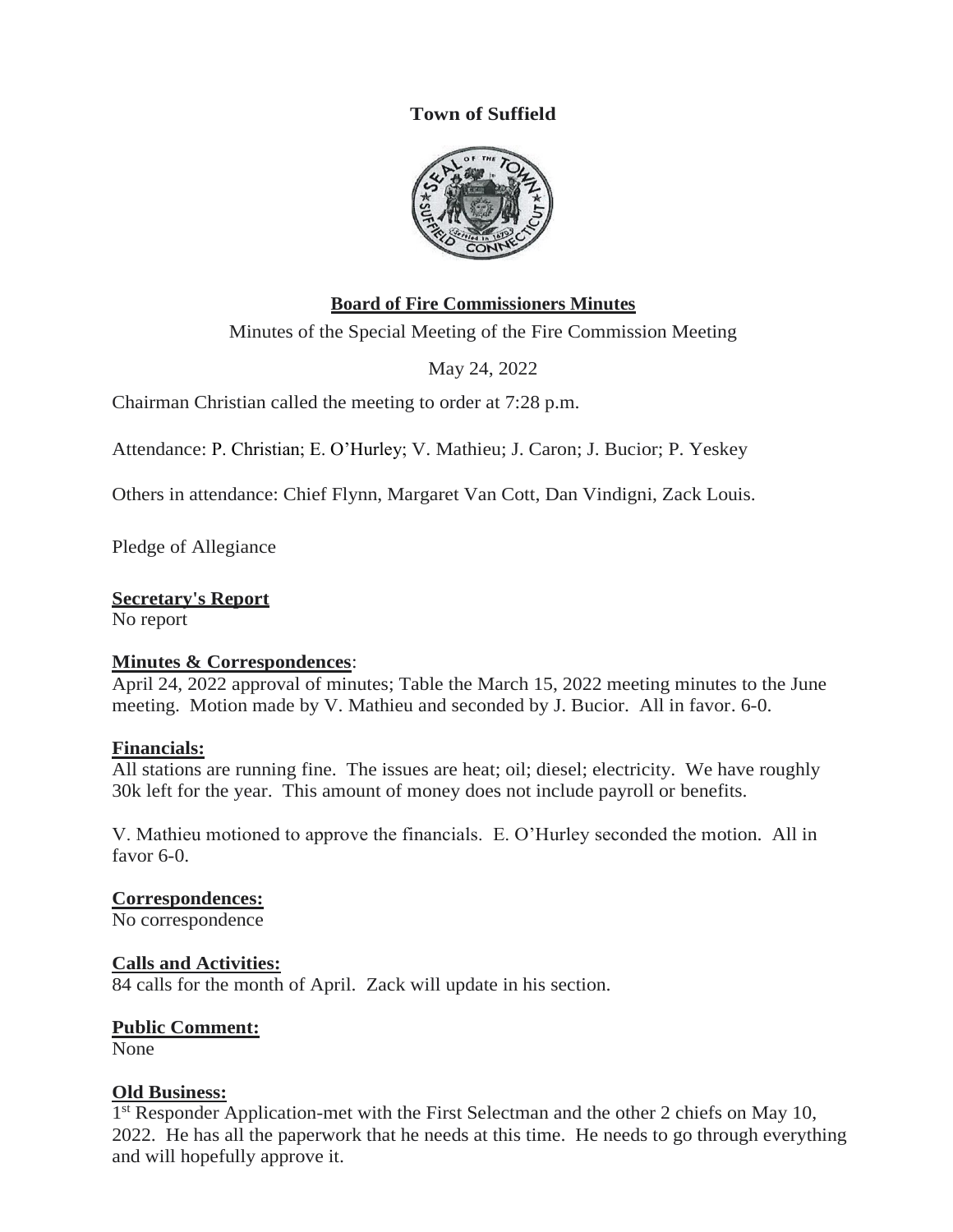# **New Business:**

Fire Marshal and Captain update-meeting taking place tonight and will follow-up. Waiting on Board of Selectman to vote which will happen in the June meeting.

## **Fire Marshal's Report**:

97 calls in April-

8-Motor vehicle accidents 41-Burn Permits 18-False Alarm 2-Water Issues

Discussion of a shed fire. Location and how the fire was dealt with. Police were a help. Dryer fire on Main street-electrical fire-not a structural fire Lost person-located and found

Inspections-discussed the process and what needs to be done to the new businesses in town.

Discussion of police helping the fire department-it is not safe as they are not in the correct gear. We need better staffing for the fire department.

Discussed the fire extinguishers in the Webster Bank building-they are expired and need to be replaced.

## **Chief's Report:**

Discussion of the Chief's report:

| Vehicles:   | Trucks are all in good shape.                                             |
|-------------|---------------------------------------------------------------------------|
| Facilities: | All stations are operational                                              |
| Equipment:  | All good—PPE-has been cleaned as required; waiting on delivery for        |
|             | PPE.                                                                      |
| Personnel:  | All healthy-call volume is normal.                                        |
| Other:      | Received word on the Zak grant reward-thanks to LT Gauthier.              |
|             | Meeting with Selectman Moll to discuss responder application.             |
|             | Met with Selectman Moll to discuss positions of Captain and Fire          |
|             | Marshal.                                                                  |
|             | Attended training on education on pipeline security and train derailment. |
|             |                                                                           |

## **Deputy Chief's Report:**

Training:

April 18-Sunrise Park lost person-used a mannequin to help train-32 participants April 19-Officers admin drill—cancelled due to actual calls on town April 25-Vehcile stabilization equipment-16 participants April 27-Admin Drill-6 members attended

Training coming up—

May 9 and 14--Large animal rescue class-used the Suffield high School Vo-Ag Center May 15-Company 3 Drill